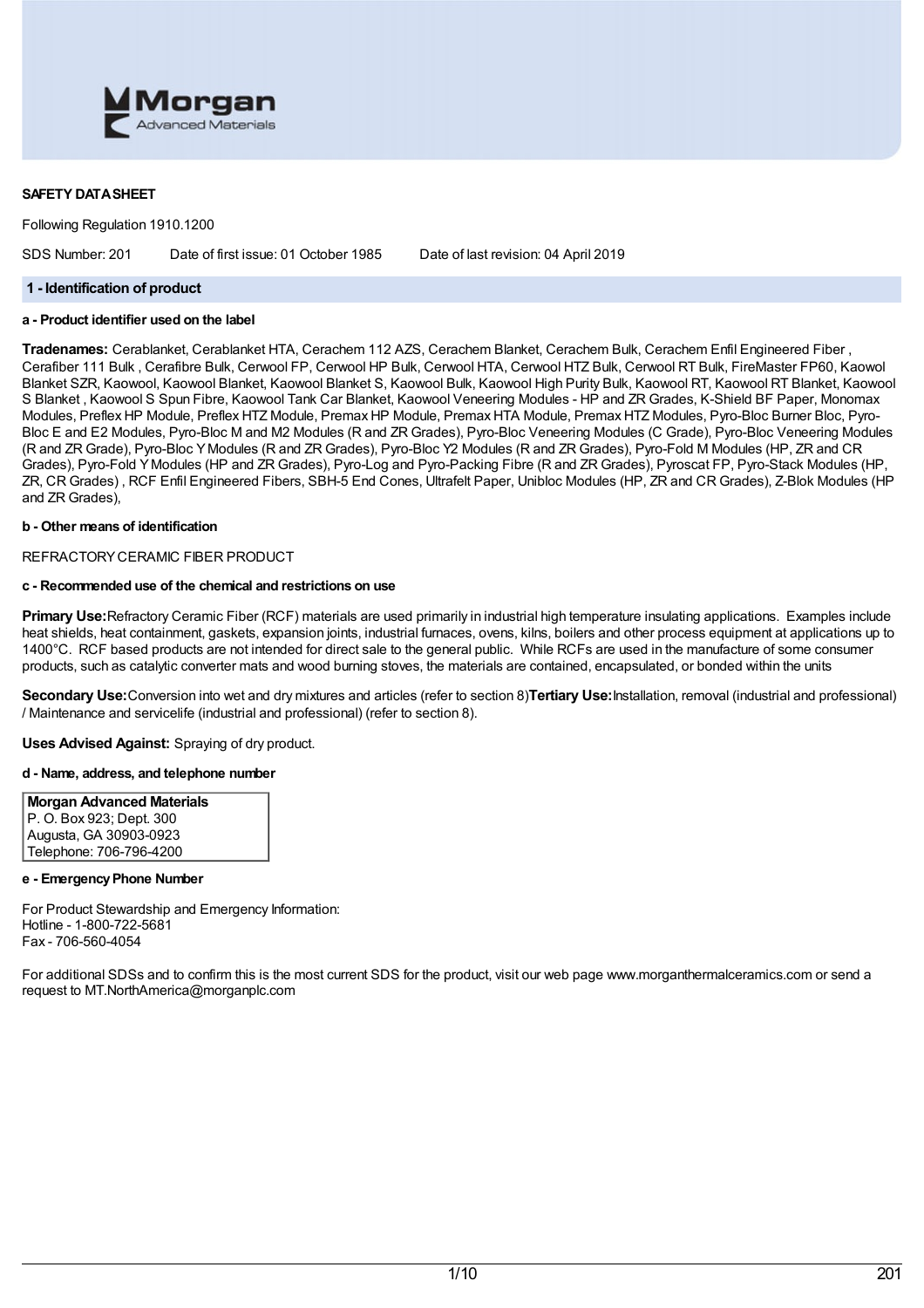### **2 - Hazard Identification**

## **a - Classification of the chemical in accordance with paragraph (d) of §1910.1200**

The U.S. Occupational Safety and Health Administration (OSHA) Hazard Communication Standard (HCS) 2012 indicates that IARC Group 2B corresponds to OSHA HCS 2012 Category 2 carcinogen classification (see, e.g., §1910.1200, Appendix F, Part D).

# b - Signal word, hazard statement(s), symbol(s) and precautionary statement(s) in accordance with paragraph (f) of §1910.1200

Under OSHA HCS 2012, RCF is classified as GHS category 2 carcinogen.

# **Hazard Pictograms**



**Signal Words**

Warning

**Hazard Statements** Suspected of causing cancer by inhalation.

### **Precautionary Statements**

Do not handle until all safety instructions have been read and understood. Use respiratory protection as required; see section 8 of the Safety Data Sheet. If concerned about exposure, get medical advice. Store in a manner to minimize airborne dust. Dispose of waste in accordance with local, state and federal regulations.

### **Supplementary Information**

May cause temporary mechanical irritation to exposed eyes, skin or respiratory tract. Minimize exposure to airborne dust.

### **EmergencyOverview**

## **c - Describe anyhazards not otherwise classified that have been identified during the classification process**

Mild mechanical irritation to skin, eyes and upper respiratory system may result from exposure. These effects are usually temporary.

## **d - Mixture Rule**

Not applicable.

# **3 - Composition / Information On Ingredients**

### **a - Composition table**

| PONENTS<br><b>COMP</b>                        | <b>NUMBER</b><br>. אמי | 'WEIGHT<br>$O_{\Lambda}$ |
|-----------------------------------------------|------------------------|--------------------------|
| Fibers.<br>Refractories.<br>. Aluminosilicate | 42844-00-6             | 100<br>40                |
| <b>Water</b>                                  | 18-L<br>-34            | - 60                     |

## **b - Common Name**

RCF, ceramic fiber, Alumino Silicate Wool (ASW), synthetic vitreous fiber (SVF), man-made vitreous fiber (MMVF), man-made mineral fiber (MMMF), high temperature insulation wool (HTIW).

### **d - Impurities and Stabilizing Additives**

Not applicable.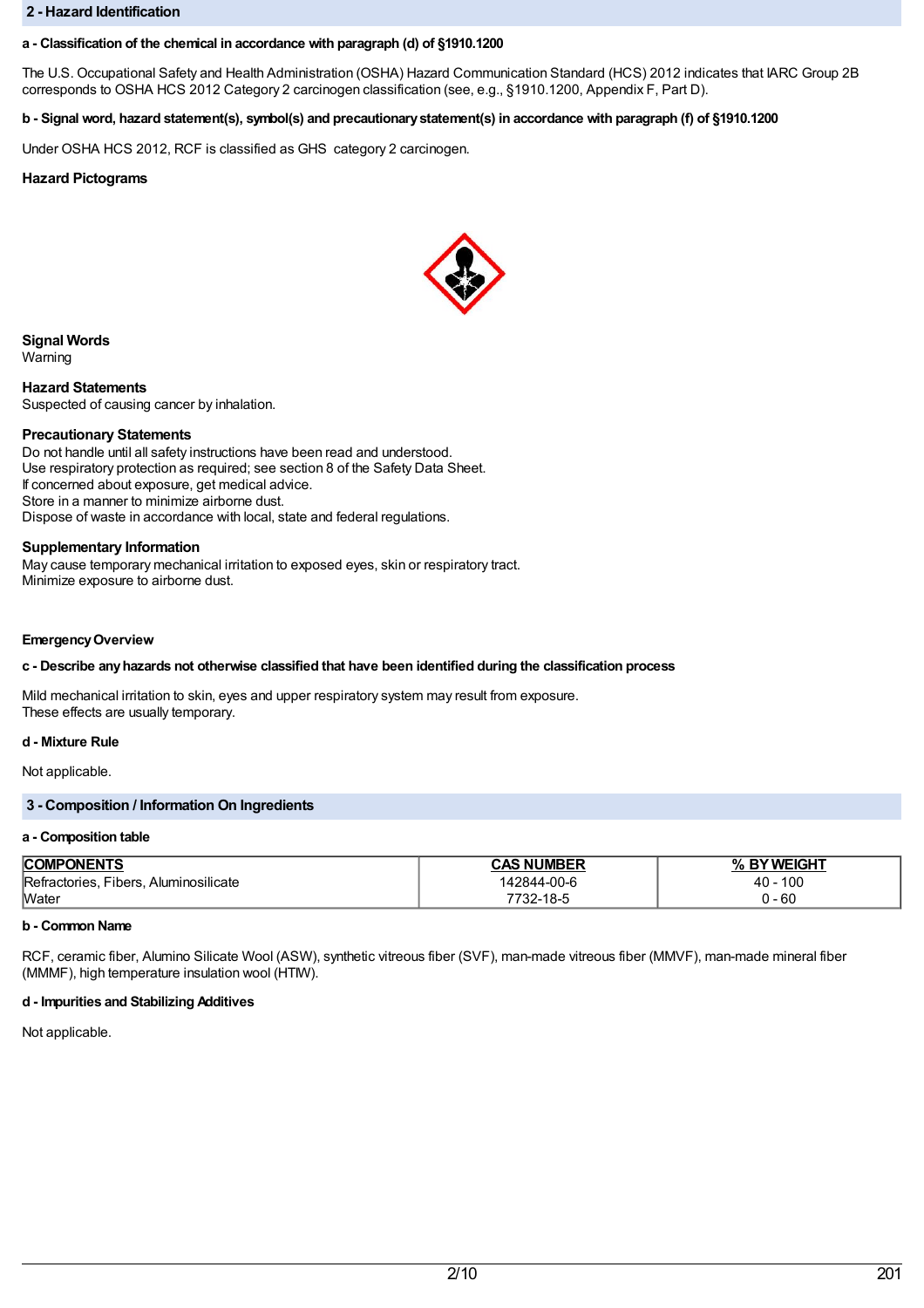### **4 - First-Aid measures**

a - Description of necessary measures, subdivided according to the different routes of exposure, i.e., inhalation, skin and eye contact, and **ingestion**

## **Eyes**

If eyes become irritated, flush immediately with large amounts of lukewarm water for at least 15 minutes. Eyelids should be held away from the eyeball to ensure thorough rinsing. Do not rub eyes.

### **Skin**

If skin becomes irritated, remove soiled clothing. Do not rub or scratch exposed skin. Wash area of contact thoroughly with soap and water. Using a skin cream or lotion after washing may be helpful.

### **Respiratory Tract**

If respiratory tract irritation develops, move the person to a dust free location. See Section 8 for additional measures to reduce or eliminate exposure.

### **Gastrointestinal**

If gastrointestinal tract irritation develops, move the person to a dust free environment.

## **c - Indication of immediate medical attention and special treatment needed, if necessary**

## **5 - Fire-fighting measures**

# **a - Suitable (and unsuitable) extinguishing media and**

Use extinguishing media suitable for type of surrounding fire

## **c - Special Protective Equipment and Precautions for Firefighters**

NFPA Codes: Flammability: 0 Health: 1 Reactivity: 0 Special: 0

## **b - Specific hazards arising fromthe chemical (e.g., nature of anyhazardous combustion products):**

None

### **6 - Accidental Release Measures**

## **a - Personal precautions, protective equipment, and emergencyprocedures**

Minimize airborne dust. Compressed air or dry sweeping should not be used for cleaning. See Section 8 "Exposure Controls / Personal Protection" for exposure guidelines.

## **b - Methods and materials for containment and cleaning up**

Frequently clean the work area with vacuum or wet sweeping to minimize the accumulation of debris. Do not use compressed air for clean-up.

## **7 - Handling and storage**

# **a - Precautions for safe handling**

Handle fiber carefully to minimize airborne dust. Limit use of power tools unless in conjunction with local exhaust ventilation. Use hand tools whenever possible.

## **b - Conditions for safe storage, including anyincompatibilities**

Store in a manner to minimize airborne dust.

### **c - emptycontainers**

Product packaging may contain residue. Do not reuse.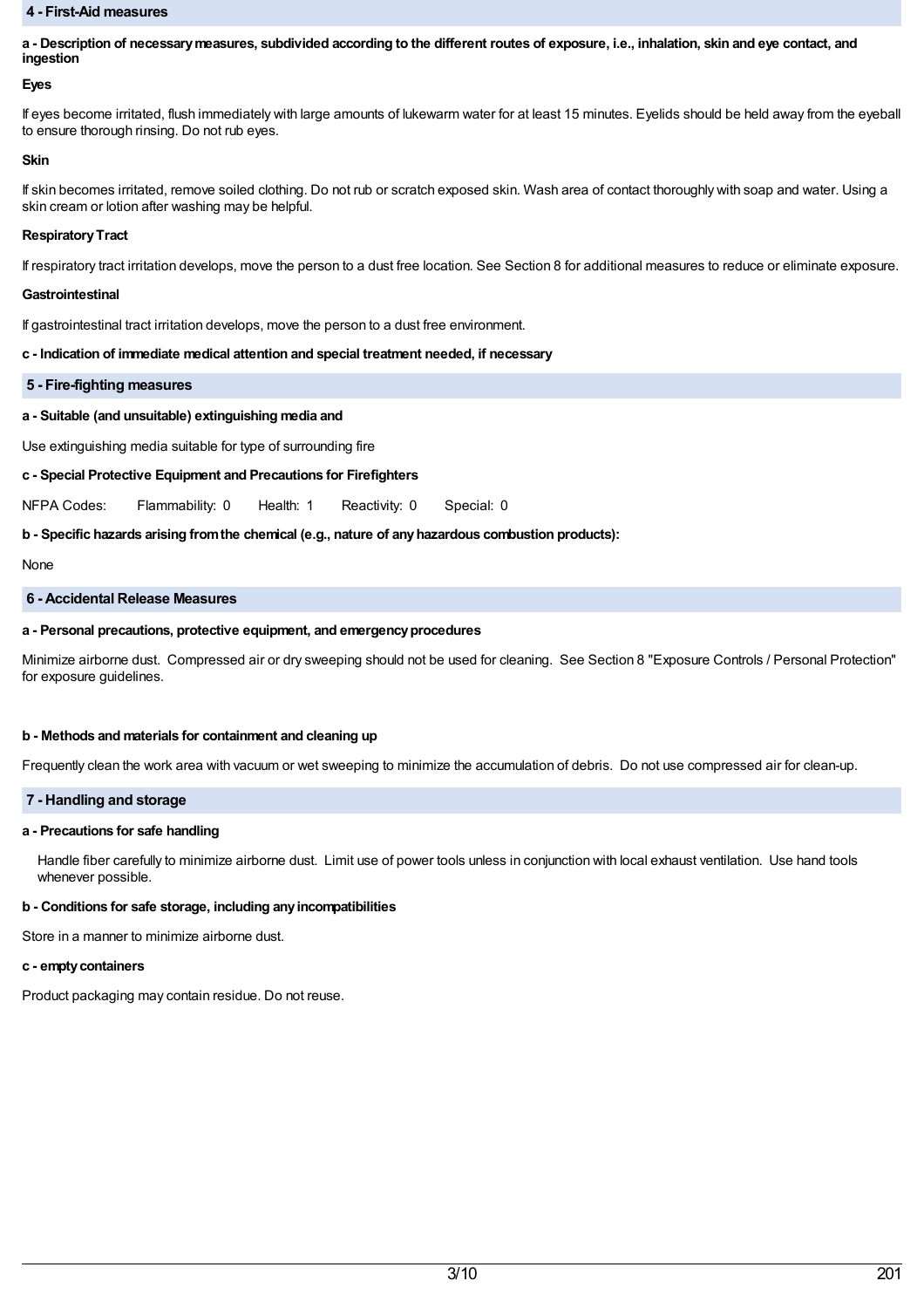### **8 - Risk Management Measures / Exposures Controls / Personal Protection**

a - OSHA permissible exposure limit (PEL), American Conference of Governmental Industrial Hygienists (ACGIH) Threshold Limit Value (TLV), and any other exposure limit used or recommended by the chemical manufacturer, importer, or employer preparing the safety data sheet, where **available**

| <b>EXPOSURE GUIDELINES</b>                                                                                                                                                                                                                                                                                                                                                                                                                                                                                                                                                                                                                                                                                                                                                                                                                                                               |                   |                       |                                      |  |
|------------------------------------------------------------------------------------------------------------------------------------------------------------------------------------------------------------------------------------------------------------------------------------------------------------------------------------------------------------------------------------------------------------------------------------------------------------------------------------------------------------------------------------------------------------------------------------------------------------------------------------------------------------------------------------------------------------------------------------------------------------------------------------------------------------------------------------------------------------------------------------------|-------------------|-----------------------|--------------------------------------|--|
| <b>MAJOR COMPONENT</b>                                                                                                                                                                                                                                                                                                                                                                                                                                                                                                                                                                                                                                                                                                                                                                                                                                                                   | <b>OSHA PEL</b>   | <b>ACGIHTLV</b>       | <b>MANUFACTURER'S</b><br><b>IREG</b> |  |
| Refractories, Fibers,<br><b>Aluminosilicate</b>                                                                                                                                                                                                                                                                                                                                                                                                                                                                                                                                                                                                                                                                                                                                                                                                                                          | None Established* | $0.2$ f/cc, 8-hr. TWA | $0.5$ f/cc, 8-hr. TWA**              |  |
| Except of in the state of California, there is no specific regulatory standard for RCF in the U.S. OSHA's<br>"Particulate Not Otherwise Regulated (PNOR)" standard [29 CFR 1910.1000, Subpart Z, Air                                                                                                                                                                                                                                                                                                                                                                                                                                                                                                                                                                                                                                                                                     |                   |                       |                                      |  |
| Contaminants] applies generally - Total Dust 15 mg/m <sup>3</sup> ; Respirable Fraction 5 mg/m <sup>3</sup> . The PEL for RCF in<br>California is 0.2 f/cc, 8-hr TWA                                                                                                                                                                                                                                                                                                                                                                                                                                                                                                                                                                                                                                                                                                                     |                   |                       |                                      |  |
| ** HTM Coalition has sponsored comprehensive toxicology and epidemiology studies to identify potential<br>RCF-related health effects [see Section 11 for more details], consulted experts familiar with fiber and<br>particle science, conducted a thorough review of the RCF-related scientific literature, and further evaluated<br>the data in a state-of-the-art quantitative risk assessment. Based on these efforts and in the absence of an<br>OSHA PEL, HTIW Coalition has adopted a recommended exposure guideline (REG), as measured under<br>NIOSH Method 7400 B. The manufacturers' REG is intended to promote occupational health and safety<br>through feasible exposure controls and reductions as determined by extensive industrial hygiene<br>monitoring efforts undertaken voluntarily and pursuant to an agreement with the U.S. Environmental<br>Protection Agency. |                   |                       |                                      |  |
| OTHER OCCUPATIONAL EXPOSURE LEVELS (OEL)<br>RCF-related occupational exposure limits vary internationally. Regulatory OEL examples include: Canada<br>- 0.2 to 1.0 f/cc; Ontario Canada - 0.5 f/cc. United Kingdom - 1.0 f/cc. Non-regulatory OEL examples<br>include: HTMV Coalition REG - 0.5 f/cc. The objectives and criteria underlying each of these OEL<br>decisions also vary. The evaluation of occupational exposure limits and their relative applicability to the<br>workplace is best performed, on a case-by-case basis, by a qualified Industrial Hygienist.                                                                                                                                                                                                                                                                                                              |                   |                       |                                      |  |

# **b - Appropriate Engineering Controls**

Use engineering controls such as local exhaust ventilation, point of generation dust collection, down draft work stations, emission controlling tool designs and materials handling equipment designed to minimize airborne fiber emissions.

## **c - Individual protection measures, such as personal protective equipment**

## **PPE - Skin**

Wear personal protective equipment (e.g gloves), as necessary to prevent skin irritation. Washable or disposable clothing may be used. If possible. do not take unwashed clothing home. If soiled work clothing must be taken home, employees should be informed on best practices to minimize nonwork dust exposure (e.g., vacuum clothes before leaving the work area, wash work clothing separately, and rinse washer before washing other household clothes.

## **PPE - Eye**

As necessary, wear goggles or safety glasses with side shields.

## **PPE – Respiratory**

When engineering and/or administrative controls are insufficient to maintain workplace concentrations below the 0.5 f/cc REG or a regulatory OEL, the use of appropriate respiratory protection, pursuant to the requirements of OSHA Standards 29 CFR 1910.134 and 29 CFR 1926.103, is recommended. A NIOSH certified respirator with a filter efficiency of at least 95% should be used. The 95% filter efficiency recommendation is based on NIOSH respirator selection logic sequence for exposure to manmade mineral fibers. Pursuant to NIOSH recommendations, N-95 respirators are appropriate for exposures up to 10 times the NIOSH Recommended Exposure Limit (REL). With respect to RCF, both the NIOSH REL and the industry REG have been set at 0.5 fibers per cubic centimeter of air (f/cm<sup>3</sup>). Accordingly, N-95 would provide the necessary protection for exposures up to 5 f/cm<sup>3</sup>. Further, the Respirator Selection Guide published by 3M Corporation, the primary respirator manufacturer, specifically recommends use of N-95 respirators for RCF exposures. In cases where exposures are known to be above 5.0 f/cm $^3$ , 8 hour TWA, a filter efficiency of 100% should be used. Other factors to consider are the NIOSH filter series N, R or P -- (N) Not resistant to oil, (R) Resistant to oil and (P) oil **P**roof. These recommendations are not designed to limit informed choices, provided that respiratory protection decisions comply with 29 CFR 1910.134.

The evaluationof workplace hazards and the identification of appropriate respiratory protection is best performed, on a case by case basis, by a qualified Industrial Hygienist.

## Other Information

Concentrations based upon an eight-hour time weighted average (TWA) as determined by air samples collected and analyzed pursuant to NIOSH method 7400 (B) for airborne fibers. The manufacturer recommends the use of a full-facepiece air purifying respirator equipped with an appropriate particulate filter cartridge during furnace tear-out events and the removal of used RCF to control exposures to airborne fiber and the potential presence of crystalline silica.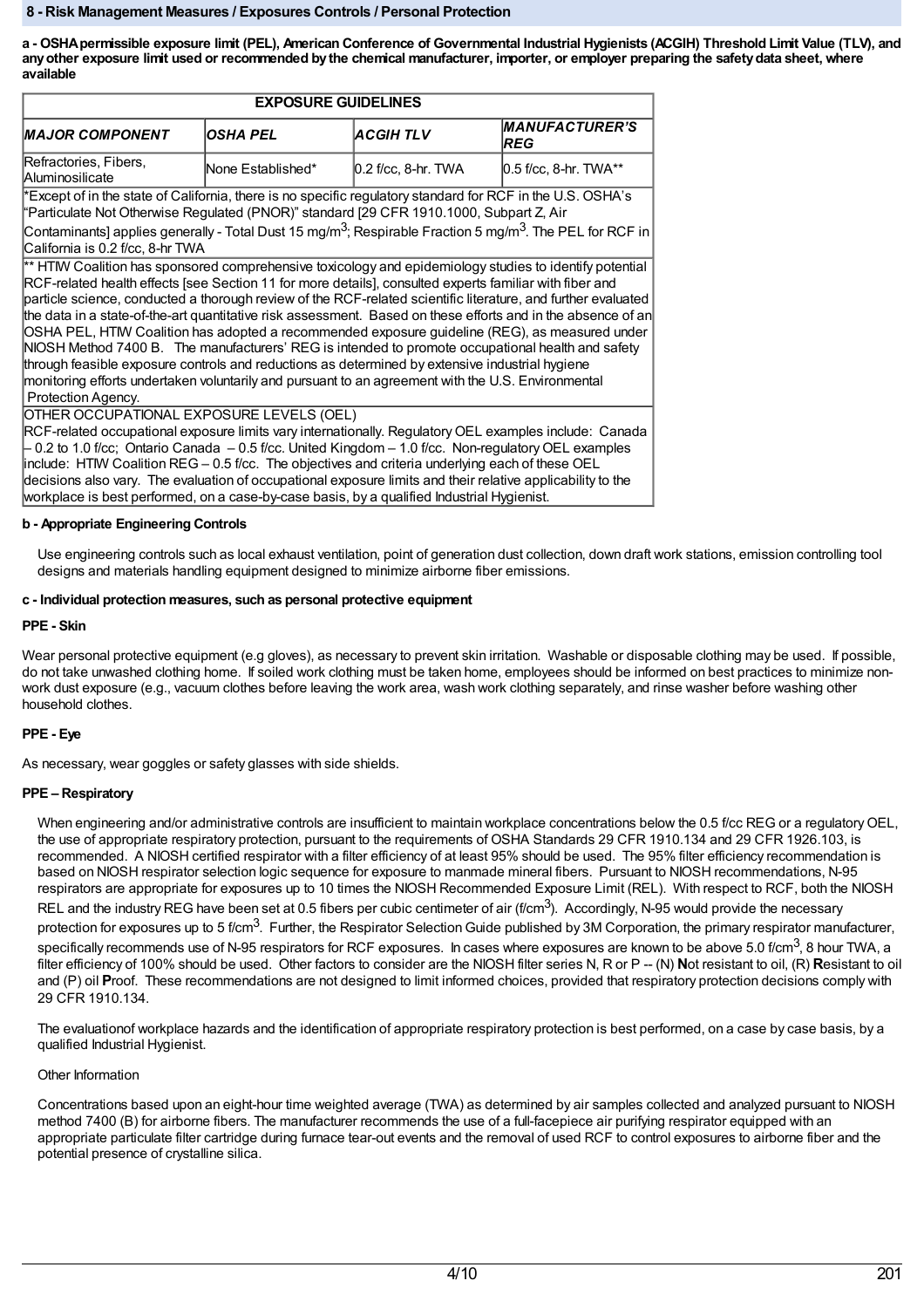## **9 - Physical and chemical properties**

| a - Appearance                                   | White, odorless, fibrous material |
|--------------------------------------------------|-----------------------------------|
| b -Odor                                          | Not applicable                    |
| c - Odor Threshold                               | Not applicable                    |
| e- pH                                            | Not applicable                    |
| d - Melting Point                                | 1760°C (3200°F)                   |
| f- Initial Boiling Point/Range                   | Not applicable                    |
| g- Flashpoint                                    | Not applicable                    |
| h - Evaporation Rate                             | Not applicable                    |
| i - Flammability                                 | Not applicable                    |
| j - Upper/Lower Flammability or Explosive Limits | Not applicable                    |
| <b>k - VAPOR PRESSURE</b>                        | Not applicable                    |
| <b>I-VAPOR DENSITY</b>                           | Not applicable                    |
| m - Solubility                                   | Not soluble in water              |
| n - Relative Density                             | $2.50 - 2.75$                     |
| o - Partition Coefficient: n-Octanol/water       | Not applicable                    |
| p - Auto-ignition temperature                    | Not applicable                    |
| g - Decomposition Temperature                    | Not applicable                    |
| r - Viscosity                                    | Not applicable                    |
|                                                  |                                   |

**a - Reactivity**

Stable under conditions of normal use.

**10 - Stability and Reactivity**

## **b - Chemical Stability**

This is a stable material.

## **c - Possibilityof Hazardous Reaction**

Not applicable.

# **d - Conditions to Avoid**

Please refer to handling and storage advise in Section 7.

## **e - Incompatible Materials**

None

## **f - Hazardous decomposition products**

None

## **11 - Toxicological information**

# **a - TOXICOKINETICS, METABOLISM AND DISTRIBUTION**

Exposure is predominantly by inhalation or ingestion. Man-made vitreous fibers of a similar size to RCF have not been shown to migrate from the lung and/or gut and do not become located in other organs of the body.

# **b - Acute Toxicity**

## **c - Epidemiology**

In order to determine possible human health effects following RCF exposure, the University of Cincinnati has been conducting medical surveillance studies on RCF workers in the U.S.A; this epidemiological study has been ongoing for 25 years and medical surveillance of RCF workers continues. The Institute of Occupational Medicine (IOM) has conducted medical surveillance studies on RCF workers in European manufacturing facilities.

Pulmonary morbidity studies among production workers in the U.S.A. and Europe have demonstrated an absence of interstitial fibrosis. In the European study a reduction of lung capacity among smokers has been identified, however, based on the latest results from a longitudinal study of workers in the U.S.A. with over 17-year follow-up, there has been no accelerated rate of loss of lung function (McKay et al. 2011).

A statistically significant correlation between pleural plaques and cumulative RCF exposure was evidenced in the U.S.A. longitudinal study.

The U.S.A. mortality study showed no excess mortality related to all deaths, all cancer, or malignancies or diseases of the respiratory system including mesothelioma (LeMasters et al. 2003).

## **d - Toxicology**

*Acute toxicity: short term inhalation*

No data available: Short term tests have been undertaken to determine fiber (bio) solubility rather than toxicity; repeat dose inhalation tests have been undertaken to determine chronic toxicity and carcinogenicity.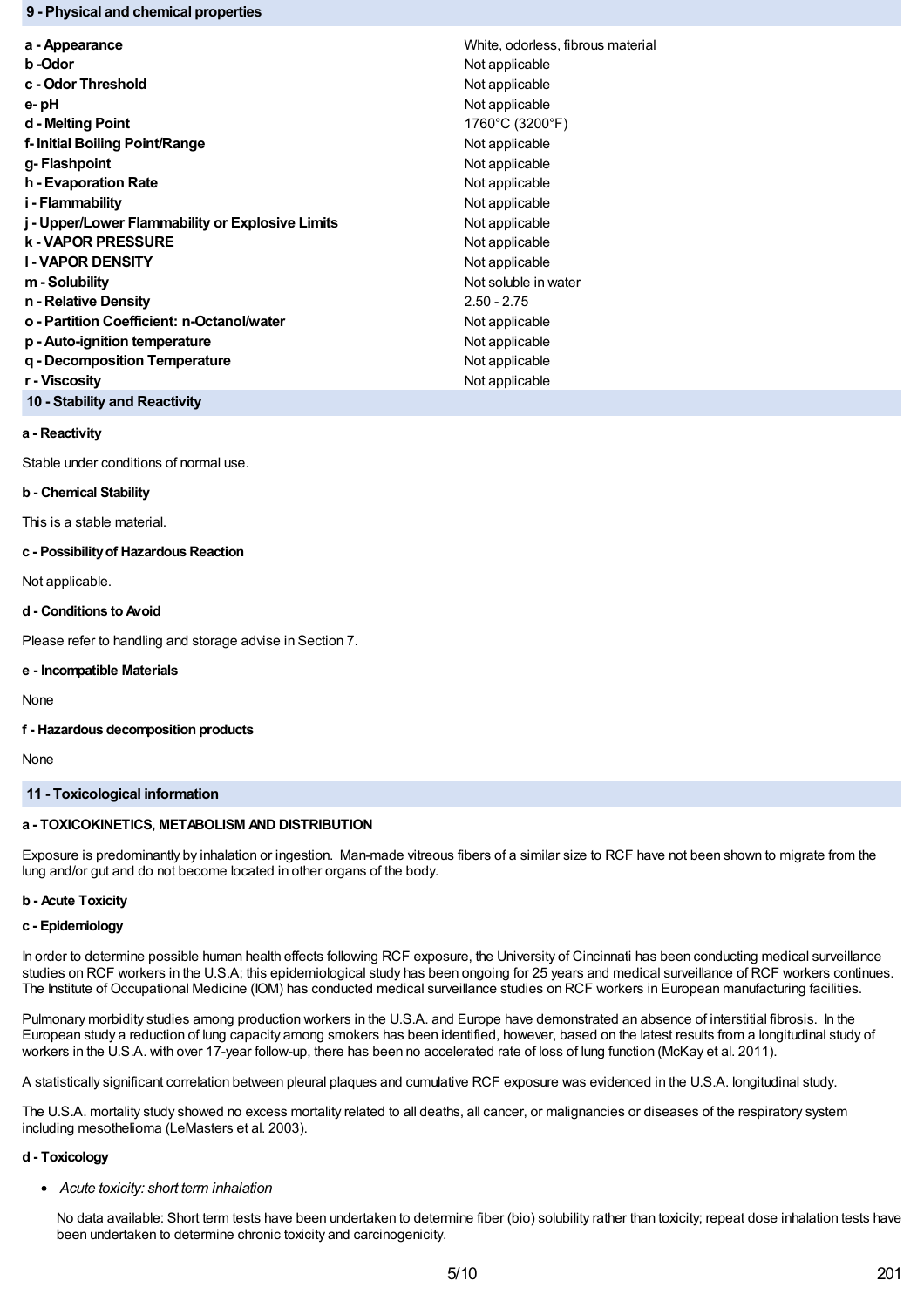*Acute toxicity: oral*

No dataavailable: Repeateddose studies have been carried out using gavage. No effect was found.

*Skin corrosion/irritation*

Not a chemical irritant according to test method OECD no. 404.

*Serious eye damage/irritation*

Not possible to obtain acute toxicity information due to the morphology and chemical inertness of the substance.

*Respiratory or skin sensitization*

No evidencefrom human epidemiological studies of any respiratory or skin sensitization potential.

G*erm cell mutagenicity/genotoxicity*

Method: In vitro micronucleus test

Species: Hamster (CHO)

Dose: 1-35 mg/ml

Routesof administration: In suspension

Results: Negative

*Carcinogenicity*

Method: Inhalation, multi-dose

Species: Rat

Dose: 3 mg/m $^3$ , 9 mg/m $^3$  and 16 mg/m $^3$ 

Routesof administration: Nose only inhalation

Results: Fibrosis just reached significant levels at 16 and 9 mg/m<sup>3</sup> but not at 3 mg/m<sup>3</sup>. None of the parenchymal tumor incidences were higher than the historical control values for this strain of animal.

Method: Inhalation, single dose

Species: Rat

Dose: 30 mg/m3

Routes of administration: Nose only inhalation

Results: Rats were exposed to a single concentration of 200 WHO fibers/ml specially prepared RCF for 24 months. High incidence of exposure-related pulmonary neoplasms (bronchoalveolar adenomas and carcinomas) was observed. A small number of mesotheliomas were observed in each of the fiber exposure groups (Mast et al 1995a).

Method: Inhalation, single dose

Species: Hamster

Dose: 30 mg/m3

Routes of administration: Nose only inhalation

Results: Hamsters were exposed to a single concentration of 260 WHO fibers/ml specially prepared RCF for 18 months and developed lung fibrosis, a significant number of pleural mesotheliomas (42/102) but no primary lung tumors (McConnell et al 1995).

Method: Inhalation, single dose

Species: Rat

Dose: RCF1: 130 F/ml and 50 mg/m3 (25% of non fibrous particles)

RCF1a: 125 F/ml and 26 mg/m3 (2% of non fibrous particles)

Routes of administration: Nose only inhalation

Results: Rats were exposed to RCF1 and RCF1a for 3 weeks. The objective of the study was to compare lung retention and biological effects of the original RCF1 compared to RCF1a. The main difference of these 2 samples was the non-fibrous particle content of respectively 25% versus 2%. The post treatment observation was 12 months. Alveolar clearance was barely retarded after RCF1A exposure. After RCF1 exposure, however, a severe retardation of clearance was observed. (Bellmann et al 2001).

After intraperitoneal injection of ceramic fibers into rats in three experiments (Smith et al 1987, Pott et al 1987, Davis et al 1984), mesotheliomas were found in the abdominal cavity in two studies, while the third report (Pott et al 1987) had incomplete histopathology. Only a few mesotheliomas were found in the abdominal cavity of hamsters after intraperitoneal injection in one experiment (Smith et al 1987).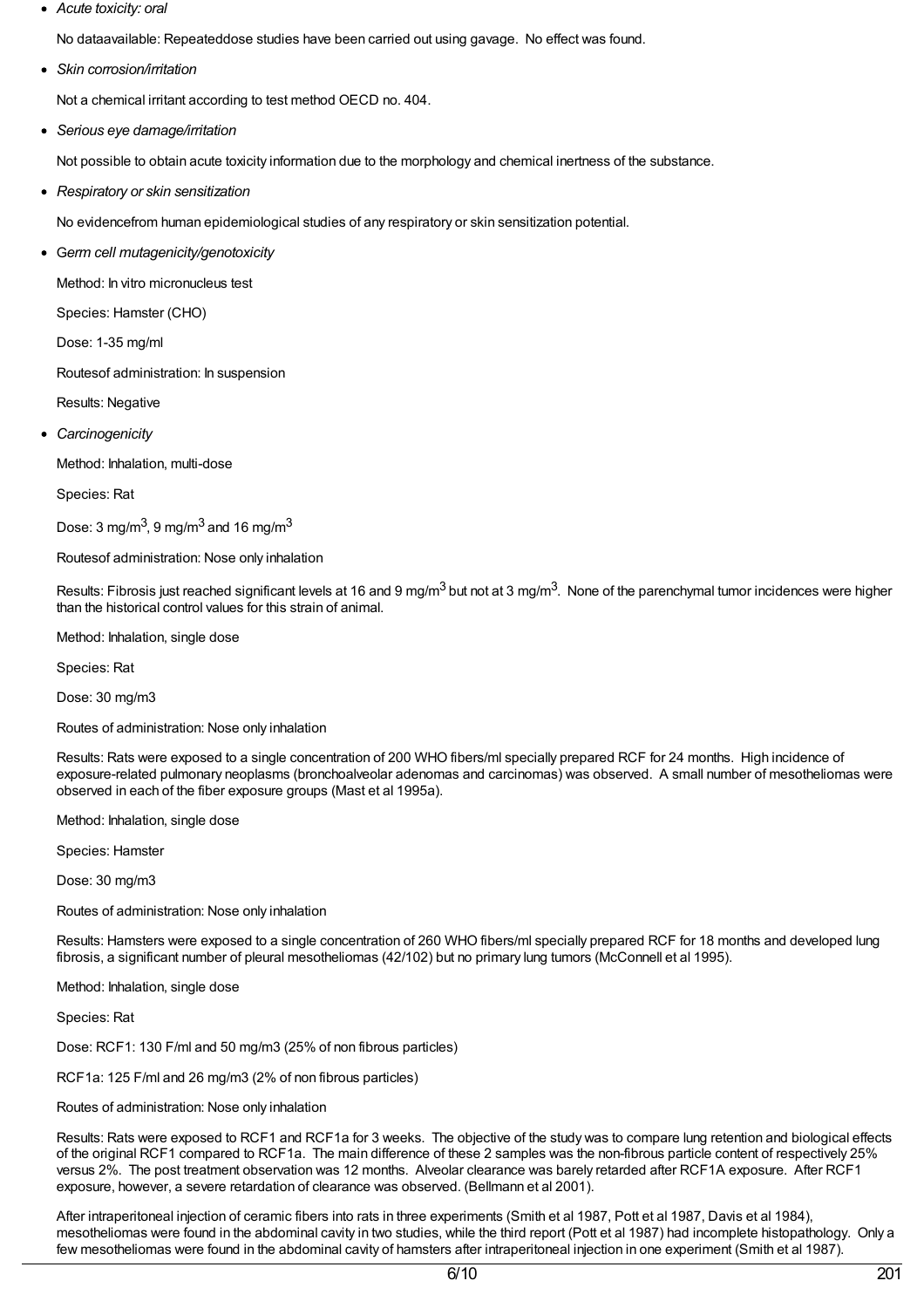However, the ceramic fibers tested were of relatively large diameter. When rats and hamsters were exposed via intraperitoneal injection, tumor incidence was related to fiber length and dose (Smith et al 1987, Pott et al 1987, Miller et al 1999, Pott et al 1989). (From SCOEL publication (EU Scientific Committee on Occupational Exposure Limits) SCOEL/SUM/165, September 2011).

*Reproductive toxicity*

Method: Gavage

Species: Rat

Dose: 250mg/kg/day

Routes of administration: Oral

Results: No effects were seen in anOECD 421 screening study. There are no reports of any reproductive toxic effects of mineral fibers. Exposure to these fibers is via inhalation and effects seen are in the lung. Clearance of fibers is via the gut and the feces, so exposure of the reproductive organs is extremely unlikely.

*STOT-Single exposure*

Notapplicable

*STOT-Repeated exposure*

Not applicable

*Aspiration hazard*

Not applicable

See the following review publications for a summary and discussion:

Interpretation of these animal experiments is complex and there is not complete agreement among scientists internationally. A summary of the evidence relating to RCF carcinogenicity in vivo can be found in SCOEL/SUM/165 and in Utell and Maxim 2010.

# Other information

Numerousstudies indicate the relevance of biopersistence as a determinant of toxic effects of fiber exposure. (Maxim et al 2006).

# **Irritant Properties**

Negative results have been obtained in animal studies (EU method B 4) for skin irritation. Inhalation exposures using the nose only route produce simultaneous heavy exposures to the eyes, but no reports of excess eye irritation exist. Animals exposed by inhalation similarly show no evidence of respiratory tract irritation.

Human data confirm that only mechanical irritation, resulting in itching, occurs in humans. Screening at manufacturers' plants in the UK has failed to show any human cases of skin conditions related to fiber exposure.

# **International Agency for Research on Cancer and National Toxicology Program**

IARC, in 1988, Monograph v.43 (and later reaffirmed in 2002, v.81), classified RCF as possibly carcinogenic to humans (group 2B). IARC evaluated the possible health effects of RCF as follows:

There is inadequate evidence in humans for the carcinogenicity of RCF. There is sufficient evidence in experimental animals for the carcinogenicity of RCF.The Annual Report on Carcinogens (latest edition), prepared by NTP, classified respirable RCF as "reasonably anticipated" to be a carcinogen). Not classified byOSHA.

## **12 - Ecological information**

# **a - Ecotoxicity(aquatic and terrestrial, where available)**

These products are not reported to have any ecotoxicity effects.

- **c - Bioaccumulative potential**
- No bioaccumulative potential.
- **d - Mobilityin soil**

No mobility in soil.

**e - Other adverse effects (such as hazardous to the ozone layer**

No adverse effects of this material on the environment are anticipated.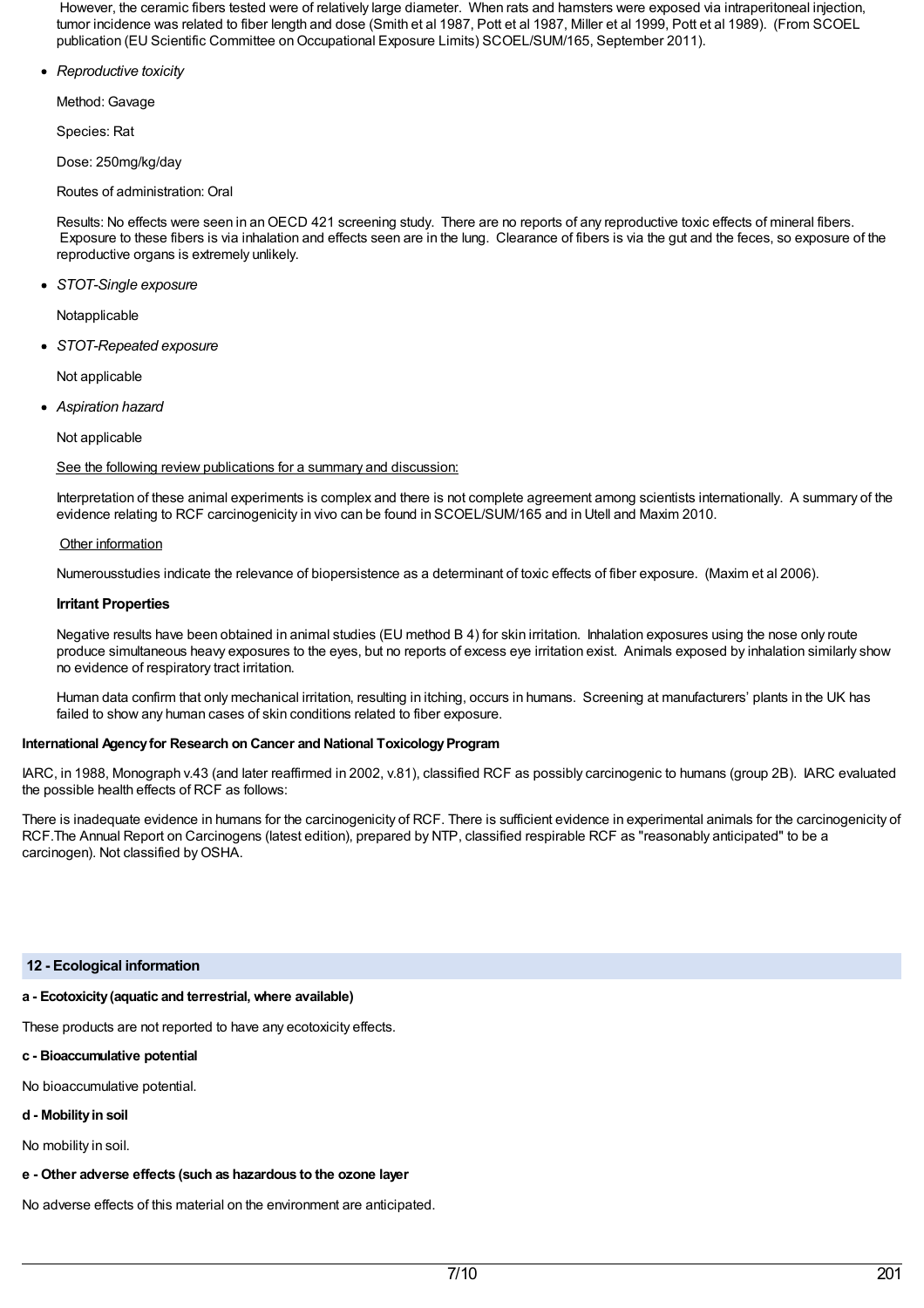## **13 - Disposal Considerations**

## **Waste Management and Disposal**

To prevent waste materials from becoming airborne during waste storage, transportation and disposal, a covered container or plastic bagging is recommended.

# **Additional information**

This product, as manufactured, is not classified as a listed or characteristic hazardous waste according to U. S. Federal regulations (40 CFR 261). Any processing, use, alteration or chemical additions to the product, as purchased, may alter the disposal requirements. Under U. S. Federal regulations, it is the waste generator's responsibility to properly characterize a waste material, to determine if it is a "hazardous" waste. Check local, regional, state or provincial regulations to identify all applicable disposal requirements.

# **14 - Transport information**

# **a - UN number.**

Hazard Class: Not Regulated United Nations (UN) Number: Not Applicable Labels: Not Applicable North America (NA) Number: Not Applicable Placards: Not Applicable Bill of Lading: Product Name

# **b - UN proper shipping name**

Not applicable.

**c - Transport hazard class(es)**

Not applicable.

**d - Packing group, if applicable**

Not applicable.

**e - Environmental hazards (e.g., Marine pollutant (Yes/No))**

No.

**f - Transport in bulk (according to Annex II of MARPOL 73/78 and the IBC Code)**

Not regulated.

g - Special precautions which a user needs to be aware of, or needs to comply with, in connection with transport or conveyance either within or **outside their premises**

Not applicable.

## **International**

INTERNATIONAL Canadian TDG Hazard Class & PIN: Not regulated Not classified as dangerous goods under ADR (road), RID (train), IATA (air) or IMDG (ship).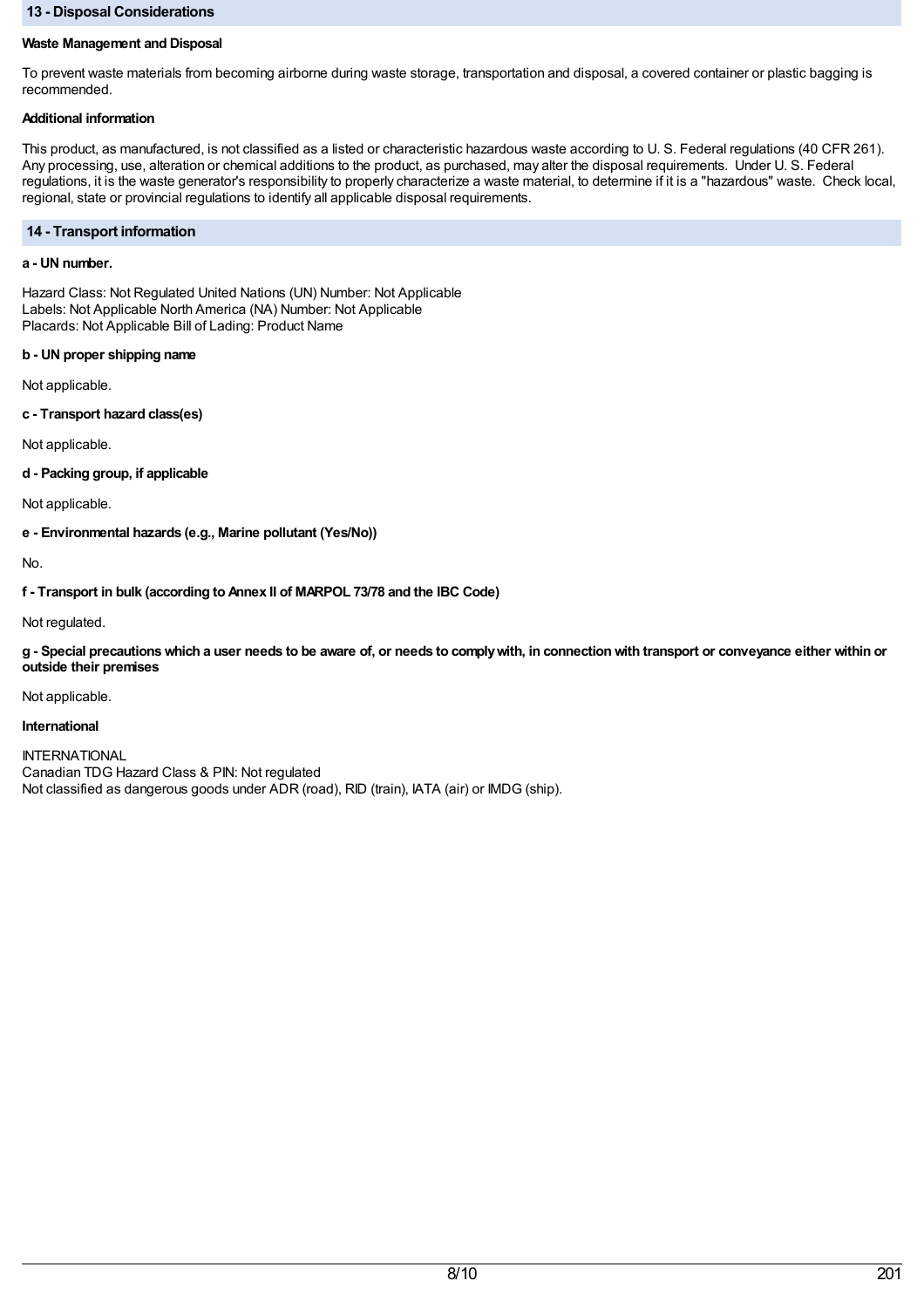# **15.1 - United States Regulations**

# **UNITED STATES REGULATIONS**

**EPA: Superfund Amendments and Reauthorization Act (SARA)**Title III- This product does not contain any substances reportable under Sections 302, 304, 313, (40 CFR 372). Sections 311 and 312 (40 CFR 370) apply (delayed hazard).

**Toxic Substances Control Act (TSCA)**– RCF has been assigned a CAS number; however, it is not required to be listed on the TSCA inventory.

**Comprehensive Environmental Response, Compensation and Liability Act** (**CERCLA)** and the **Clean Air Act (CAA)** - RCF contains fibers with an average diameter greater than one micron and thus is not considered a hazardous air pollutant.

**OSHA:** Comply with **Hazard Communication Standards** 29 CFR 1910.1200 and 29 CFR 1926.59 and the **Respiratory Protection Standards** 29 CFR 1910.134 and 29 CFR 1926.103.

**California**: Ceramic fibers (airborne particles of respirable size) is listed in **Proposition 65, The Safe Drinking Water and Toxic Enforcement Act of 1986** as a chemical known to the State of California to cause cancer.

**Other States**: RCF products are not known to be regulated by states other than California; however, state and local OSHA and EPA regulations may apply to these products. If in doubt, contact your localregulatory agency.

# **15.2 - International Regulations**

# **INTERNATIONAL REGULATIONS**

## **Canada**:

**Canadian Workplace Hazardous Materials Information System(WHMIS)** - RCF is classified as Class D2A - Materials Causing Other Toxic Effects

**Canadian Environmental Protection Act (CEPA)**- All substances in this product are listed, as required, on the Domestic Substances List (DSL)

## **European Union**:

**European Directive 97/69/EC** classified RCF as a Category 2 carcinogen; that is it "should be regarded as if it is carcinogenic to man."

# **REACH Regulation**:

RCF is classified under the CLP (classification, labelling and packaging of substances and mixtures) regulation as a category 1B carcinogen. On January 13, 2010 the European Chemicals Agency (ECHA) updated the candidate list for authorization (Annex XV of the REACH regulation) and added 14 new substances in this list including aluminosilicate refractory ceramic fibers.

As a consequence, EU (European Union) or EEA (European Economic Area) suppliers of articles which contain aluminosilicate refractory ceramic fibers in a concentration above 0.1% (w/w) have to provide sufficient information, available to them, to their customers or upon requests to a consumer within 45 days of the receipt of the request. This information must ensure safe use of the article, and as minimum contains the name of the substance.